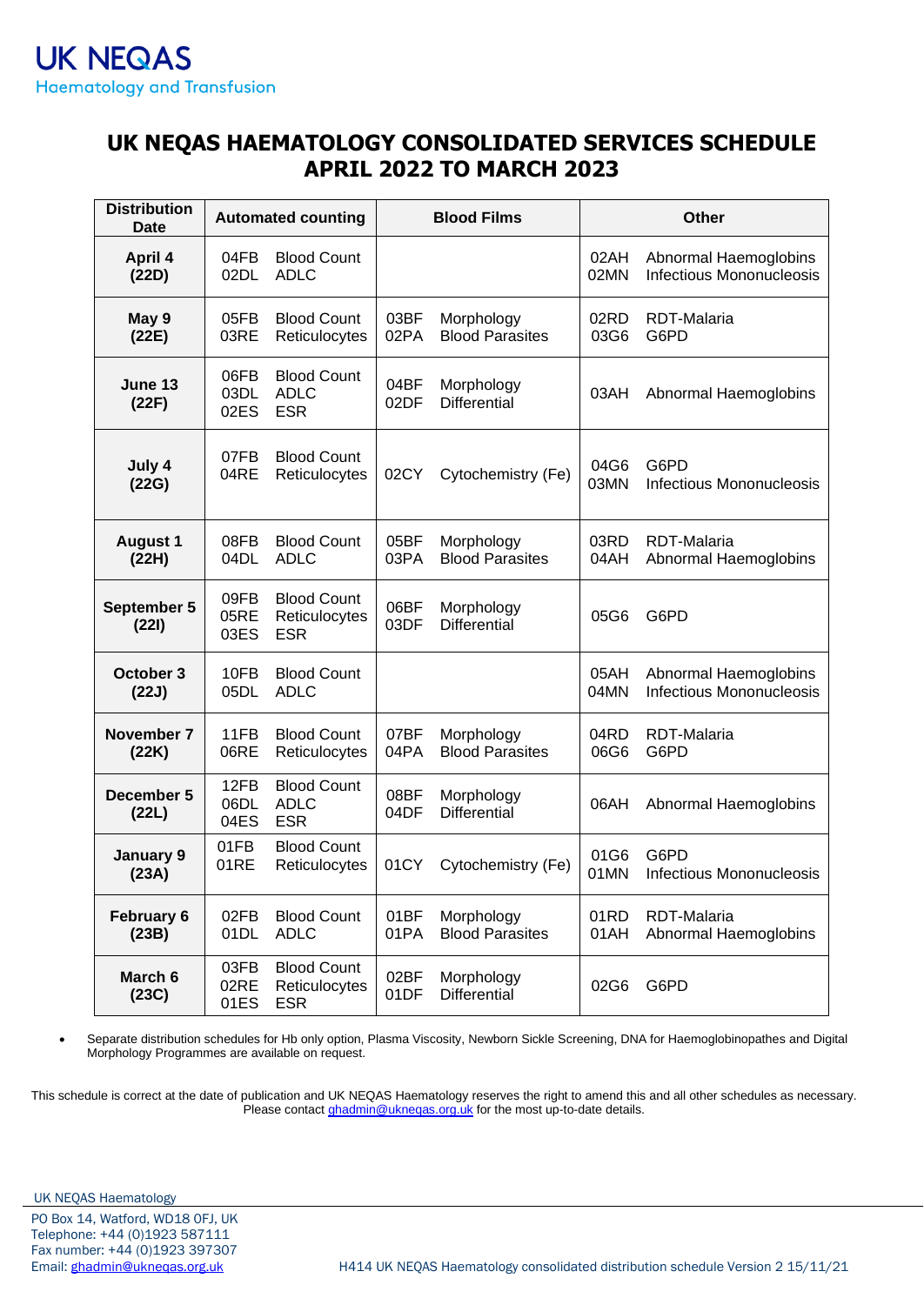# **UK NEQAS Haematology DIGITAL MORPHOLOGY SCHEDULE**

#### **APRIL 2022 TO MARCH 2023**

| <b>Survey</b> | <b>Distribution Date</b> |
|---------------|--------------------------|
| 2203DM        | <b>June 2022</b>         |
| 2204DM        | <b>July 2022</b>         |
| 2205DM        | September 2022           |
| 2206DM        | September 2022           |
| 2301DM        | January 2023             |
| 2302DM        | <b>March 2023</b>        |

**Separate Distribution Schedules for other Haematology Programmes are available on request.**

This schedule is correct at the date of publication and UK NEQAS Haematology reserves the right to amend the contents of this schedule as necessary. Please contact ghadmin@ukneqas.org.uk for the most up-to-date details.

UK NEQAS Haematology

PO Box 14, Watford, WD18 0FJ, UK Telephone: +44 (0)1923 587111 Fax number: 01923 397307 Email: [ghadmin@ukneqas.org.uk,](mailto:ghadmin@ukneqas.org.uk) W:www.ukneqash.org H Distribution Schedule Version 4 15/11/21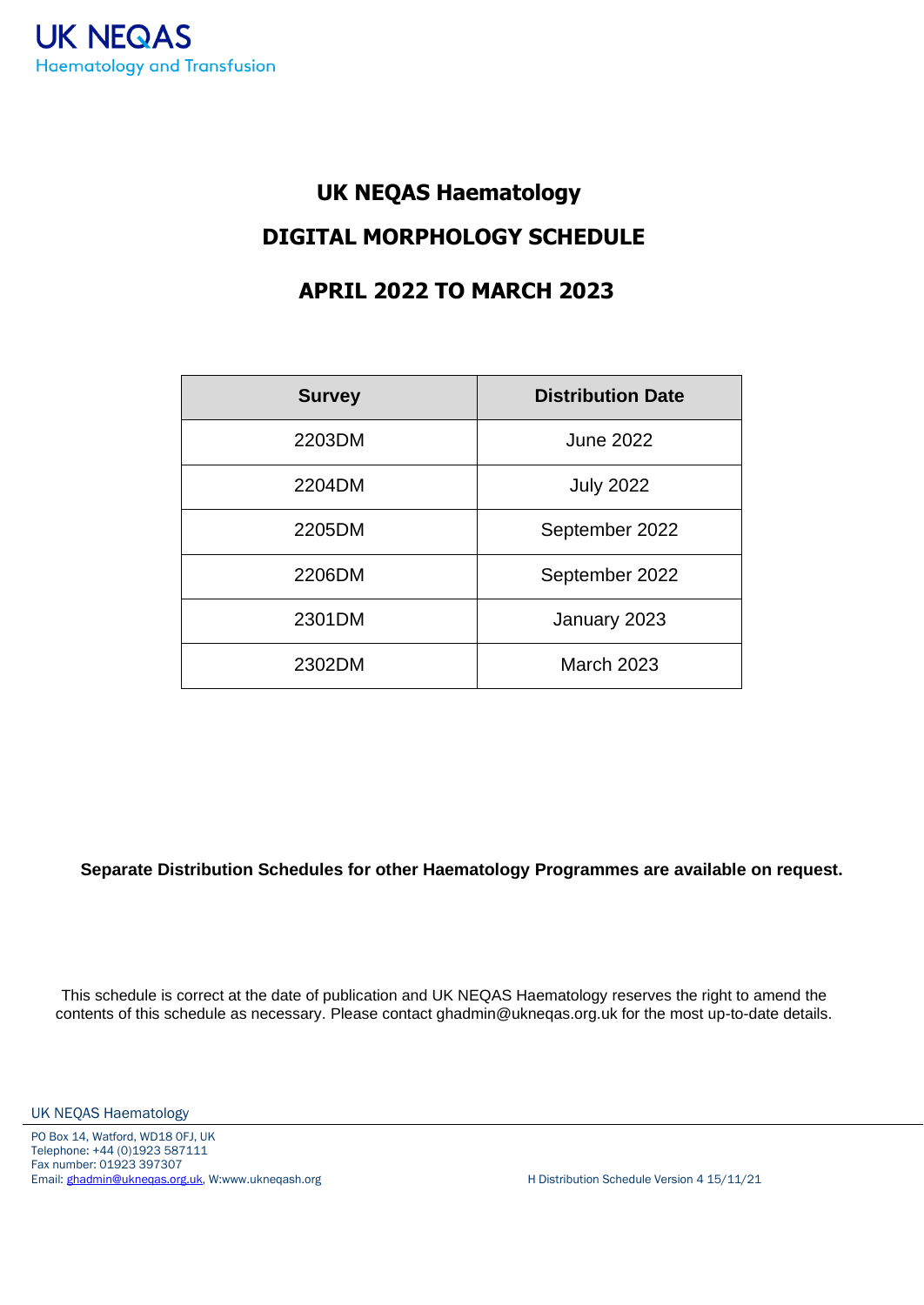### **NEWBORN SICKLE SCREENING SCHEDULE APRIL 2022 TO MARCH 2023**

| <b>Survey</b> | <b>Distribution Date</b> |
|---------------|--------------------------|
| 2204NH        | 26 April 2022            |
| 2205NH        | 24 May 2022              |
| 2206NH        | 28 June 2022             |
| 2207NH        | 19 July 2022             |
| 2208NH        | 23 August 2022           |
| 2209NH        | 20 September 2022        |
| 2210NH        | 18 October 2022          |
| 2211NH        | 15 November 2022         |
| 2212NH        | 13 December 2022         |
| 2301NH        | 17 January 2023          |
| 2302NH        | 21 February 2023         |
| 2303NH        | 21 March 2023            |

#### **Separate Distribution Schedules for other Programmes are available on request.**

This schedule is correct at the date of publication and UK NEQAS Haematology reserves the right to amend the contents of this schedule as necessary. Please contact ghadmin@ukneqas.org.uk for the most up-to-date details.

UK NEQAS Haematology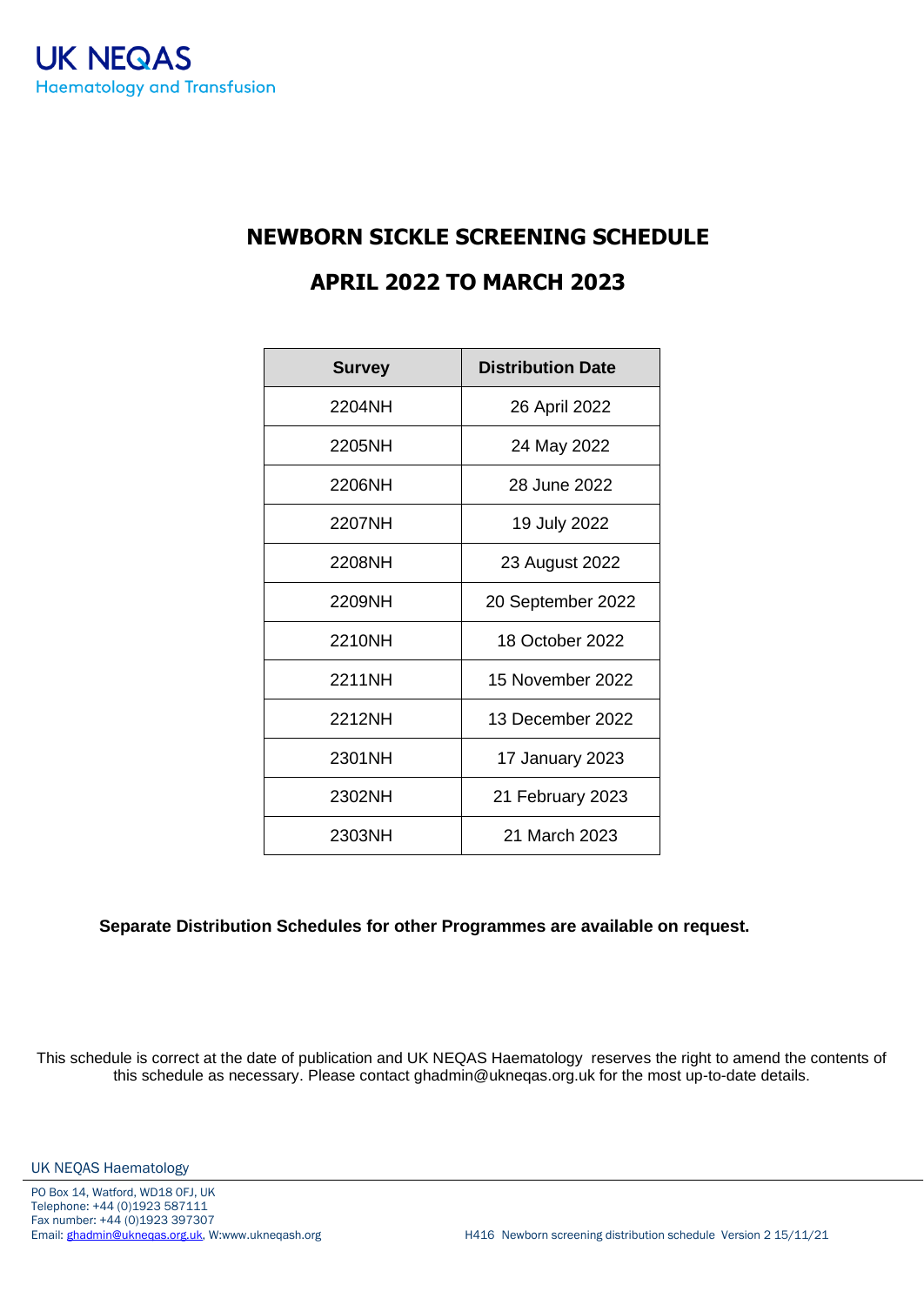#### **UK NEQAS Haematology**

#### **DNA DIAGNOSTICS for HAEMOGLOBINOPATHIES**

#### **SCHEDULE**

#### **APRIL 2022 TO MARCH 2023**

| <b>Survey</b> | <b>Distribution Month</b> |
|---------------|---------------------------|
| 2202DN        | <b>June 2022</b>          |
| 2203DN        | October 2022              |
| 2301DN        | February 2023             |

The exact distribution date will be notified in advance by email.

**Separate Distribution Schedules for other Haematology Programmes are available on request.**

This schedule is correct at the date of publication and UK NEQAS Haematology reserves the right to amend the contents of this schedule as necessary. Please contact ghadmin@ukneqas.org.uk for the most up-to-date details.

UK NEQAS Haematology